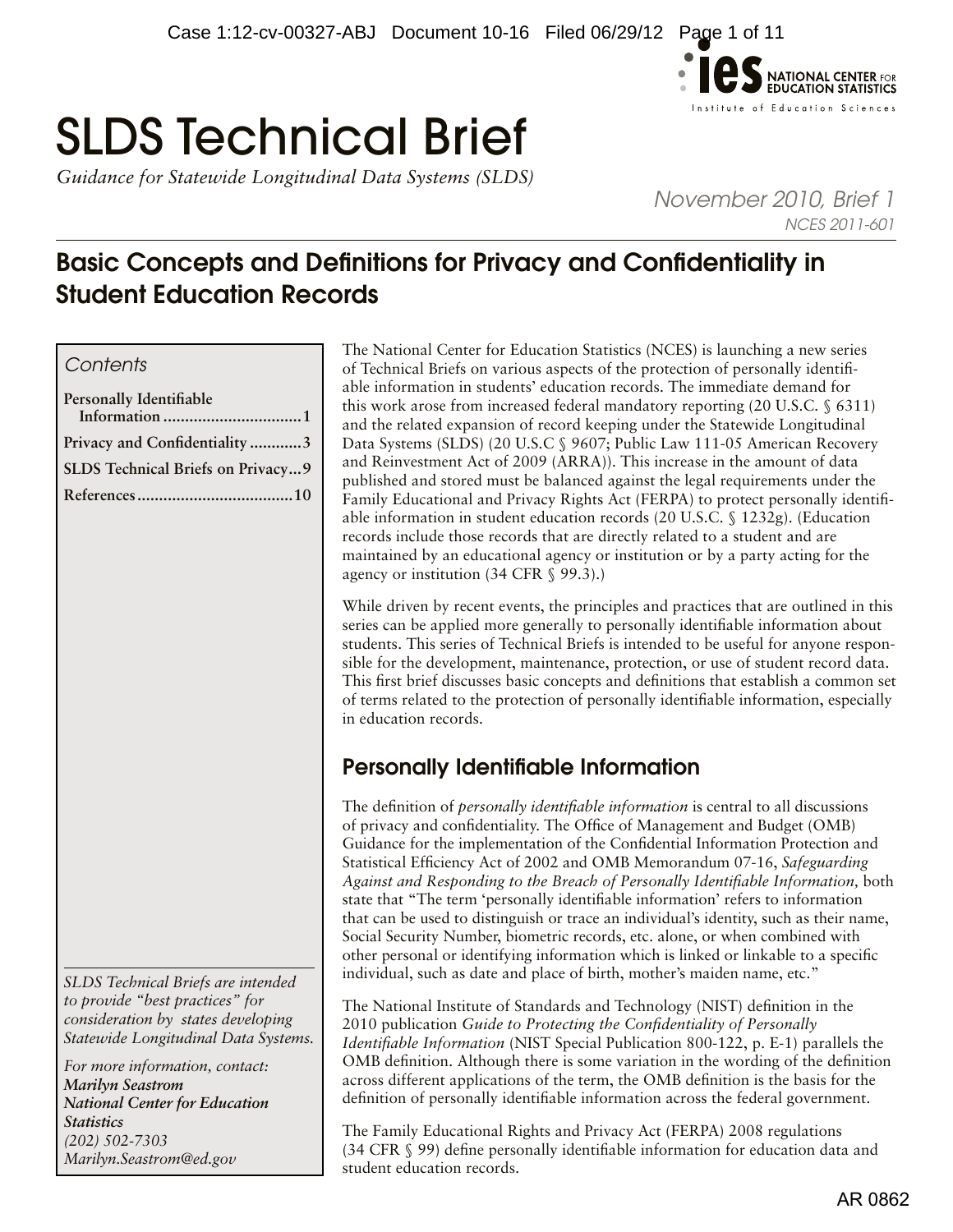*Personally identifiable information, as defined in FERPA, includes, but is not limited to:* 

- 1. The student's name;
- 2. The name of the student's parent or other family members;
- 3. The address of the student or student's family;
- 4. A personal identifier, such as the student's Social Security Number, student number, or biometric record;
- 5. Other indirect identifiers, such as the student's date of birth, place of birth, and mother's maiden name;
- 6. Other information that, alone or in combination, is linked or linkable to a specific student that would allow a reasonable person in the school community, who does not have personal knowledge of the relevant circumstances, to identify the student with reasonable certainty;
- 7. Information requested by a person who the educational agency or institution reasonably believes knows the identity of the student to whom the education record relates. (34 CFR § 99.3)

Discussions of personally identifiable information frequently use the concepts of *identifiable form* and *direct and indirect identifiers.* The first of these terms was codified in law in the E-Government Act of 2002 (Public Law 107-347). Section 208(d) of that Act states that "In this section, the term 'identifiable form' means any representation of information that permits the identity of an individual to whom the information applies to be reasonably inferred by either direct or indirect means" (44 U.S.C. § 3501, note).

The FERPA definition of personally identifiable information calls out specific direct identifiers, such as name, biometric record, Social Security Number, and student number. The FERPA regulations define a biometric record as including measurable biological or behavioral characteristics, such as fingerprints, retina and iris patterns, voiceprints, DNA sequence, facial characteristics, and handwriting (see 34 CFR § 99.3 for full definition).

The FERPA definition refers to "other indirect identifiers such as the student's date of birth, place of birth, and mother's maiden name" and to "other information that, alone or in combination, is linked or linkable to a specific student…" The FERPA definition also includes targeted requests that is requests where the person requesting the information is trying to get information on a specific student. For example, if there was a rumor published in the local paper that a public official was disciplined for cheating during his senior year

in high school, a request to the high school for the disciplinary records of students who were caught cheating during the year the public official was a senior would be considered a targeted request.

OMB Memorandum M-03-22 *OMB Guidance for Implementing the Privacy Provisions of the E-Government Act of 2002* and OMB Memorandum M-07-16 *Safeguarding Against and Responding to the Breach of Personally Identifiable Information* provide additional examples of direct and indirect identifiers. Direct identifiers include information that relates specifically to an individual such as the individual's residence, including for example, name, address, Social Security Number or other identifying number or code, telephone number, e-mail address, or biometric record. *Indirect identifiers* include information that can be combined with other information to identify specific individuals, including, for example, a combination of gender, birth date, geographic indicator, and other descriptors.

The 2010 NIST guide extends the list of examples of indirect identifiers to include place of birth, race, religion, weight, activities, employment information, medical information, education information, and financial information (NIST 2010 Special Publication 800-122, p. 2-2).

FERPA allows the public release of some personally identifiable student information as school directory information (20 U.S.C. § 1232g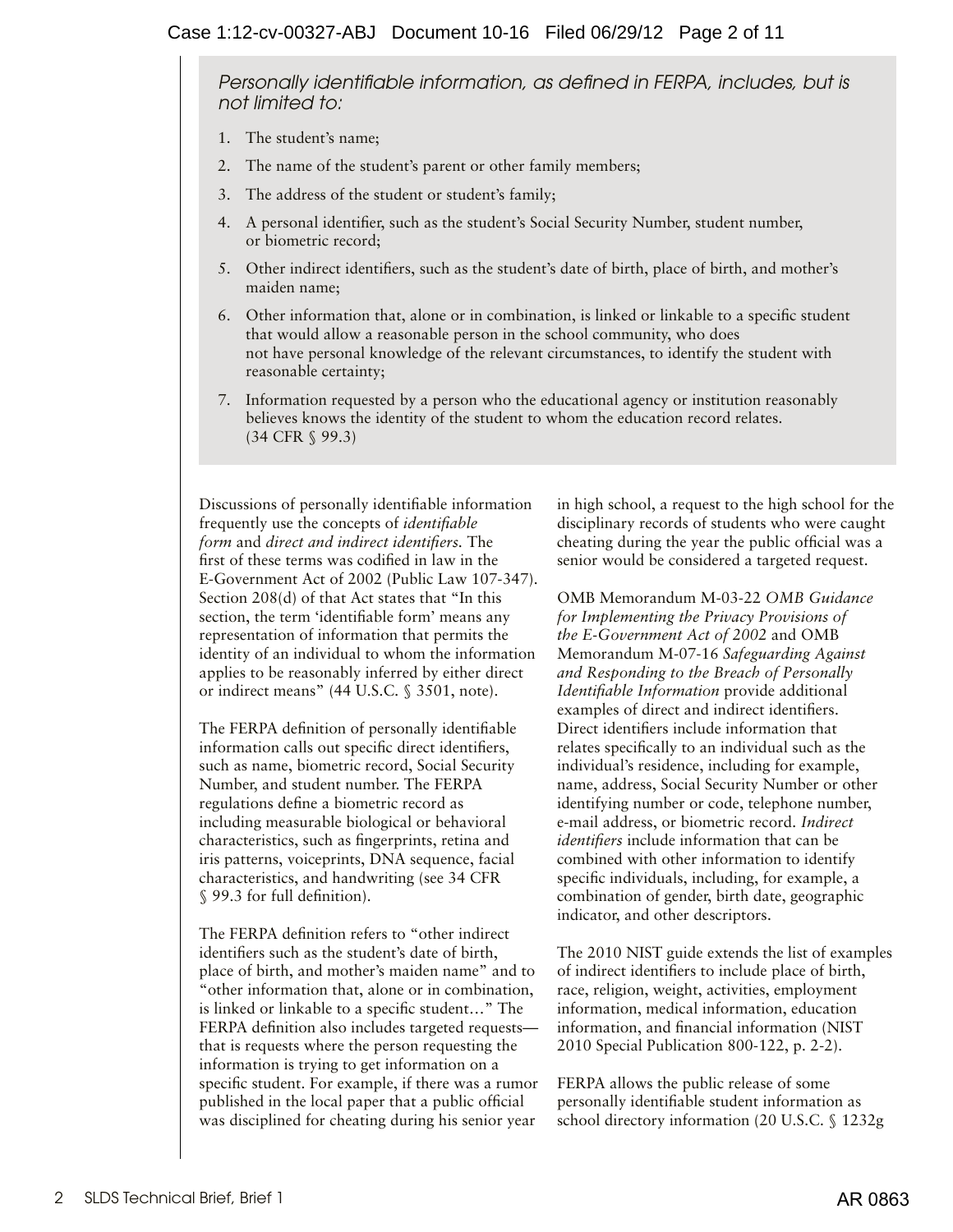#### Case 1:12-cv-00327-ABJ Document 10-16 Filed 06/29/12 Page 3 of 11

<span id="page-2-0"></span>(b)(1)), where *directory information* is defined in the 2008 FERPA regulations as "information contained in an education record of a student that would not generally be considered harmful or an invasion of privacy if disclosed" (34 CFR § 99.3). The FERPA regulations also specify that directory information may not include a student's Social Security Number or an identification number that is used to access the student's education record. The FERPA regulations require that educational agencies or institutions provide public notice to parents of students or eligible students of the types of personally identifiable information that are designated as directory information (34 CFR § 99.37). The parent or the eligible student must be given the right to refuse to have any or all of the student's information released as directory information. (An "eligible student" is a student who has reached 18 years of age or is attending a postsecondary institution (34 CFR § 99.3).)

The 2008 FERPA regulations state that "Directory information includes, but is not limited to, the student's name; address; telephone listing; electronic mail address; photograph; date

# Privacy and Confidentiality

The terms privacy and confidentiality are often invoked in discussions about rights and responsibilities when it comes to student records;

#### Privacy Defined

The concept of *privacy* relates to individual autonomy and each person's control over their own information (Report of the National Academy of Science 1993 Panel Report *Private Lives and Public Policies,* p. 3). This includes each person's right to decide when and whether to share personal information, how much information to share, and the circumstances under which that information can be shared (Report of the National Academy of Science 1993 Panel Report *Private Lives and Public Policies,* p. 22).

The 2009 National Academy of Sciences Report from the Committee on National Statistics and the Center for Education Workshop, *Protecting Student Privacy and Facilitating Education Research,* defined privacy as "…an individual's control over who has access to information about

and place of birth; major field of study; grade level; enrollment status (e.g., undergraduate or graduate, full-time or part-time); dates of attendance; participation in officially recognized activities and sports; weight and height of members of athletic teams; degrees, honors and awards received; and the most recent educational agency or institution attended" (34 CFR § 99.3).

In the Notice of Proposed Rule Making (NPRM) for the 2008 FERPA regulations, the U.S. Department of Education recognized that the risk of identifying a student in aggregate data is cumulative and related to previous releases of data from student education records in both directory information and aggregate reports that are assumed to protect personally identifiable information, as well as to data from external sources. Furthermore, in acknowledging that these risks have increased as a result of new technologies and methods that emerged since FERPA was enacted in 1974, the Department advised "that parties should minimize information released in directories to the extent possible" (73 Fed. Reg. 15574-602, March 24, 2008).

in fact, they are often used interchangeably even though they have distinct meanings. So exactly what does each of these terms mean?

him or her. The concept of privacy is relevant to what personal information becomes data" (Summary of the Committee on National Statistics' 2009 Workshop on *Protecting Student Records and Facilitating Education Research,* p. 3).

In the context of student education records and FERPA, privacy pertains to the rights of parents and eligible students to inspect and review the students' education records, to seek to amend education records, to consent to the release of personally identifiable information from education records for any disclosures that are not authorized in law, and to refuse to have personally identifiable information that is designated as directory information publicly released (20 U.S.C. § 1232g, 34 CFR §§ 99.7, 99.37).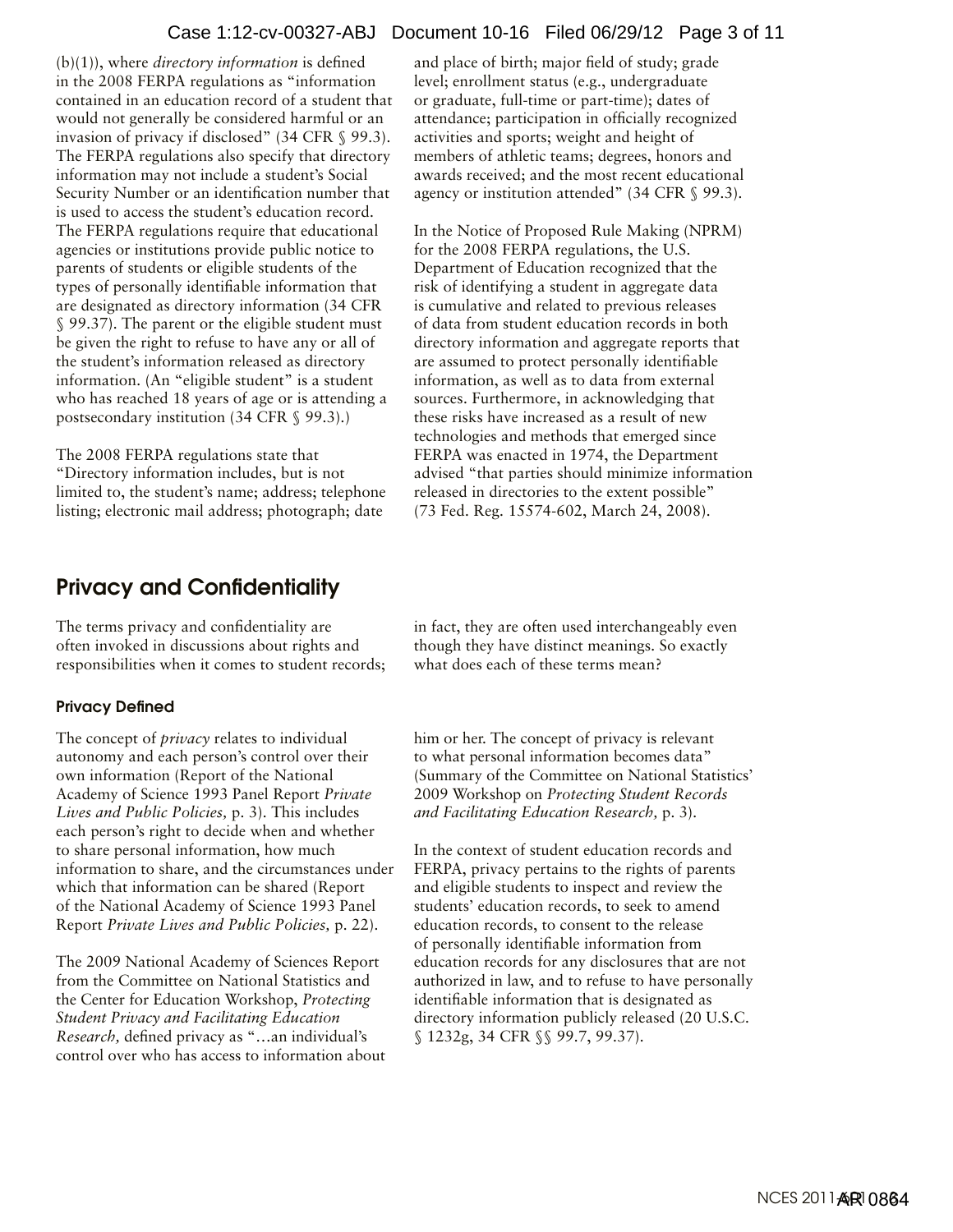# Confidentiality Defined

*Confidentiality* relates to the management of another individual's personally identifiable information. In a 2009 National Academy of Sciences, Institute of Medicine report, confidentiality is defined as referring to the obligations of those who receive personal information about an individual to respect the individual's privacy by safeguarding the information (Committee on Health Research and the Privacy of Health Information: The HIPAA Privacy Rule, 2009, *Beyond the HIPAA Privacy Rule: Enhancing Privacy, Improving Health Through Research,* pp. 17–18).

These concepts are echoed in the 2009 National Academies of Sciences workshop report on

# Disclosures of Confidential Information

These definitions introduce the concept of protecting personally identifiable information from release. This is also referred to as protecting personally identifiable information from *disclosure.* Under FERPA, "Disclosure means to permit access to or release, transfer, or other communication of personally identifiable information contained in education records by any means including oral, written, or electronic means, to any party except the party identified or the party that provided or created the record" (34 CFR § 99.3).

There are three types of disclosure*—authorized, unauthorized, and inadvertent.* FERPA *authorizes* or permits specific users and uses of personally identifiable information in student education records without the written consent of the parent or eligible student. These authorized disclosures include, but are not limited to, the following:

- » other school officials, including teachers within the agency or institution who have legitimate educational interests;
- » officials of another school, school system or postsecondary institution in which the student seeks to enroll;
- » authorized representatives of the Comptroller General of the United States, Attorney General of the United States, the Secretary of the U.S. Department of Education, and state and local educational authorities;
- » in connection with financial aid for which a student has applied or received;

protecting student records in which confidentiality is defined as "protection against the release of personal information. An important distinction is that privacy pertains to individuals; confidentiality to their information" (Report of the National Academy of Science 2009 Workshop *Protecting Student Privacy and Facilitating Education Research,* p. 4).

Legal and ethical responsibilities to protect against the release of personal information must be respected and enforced even if some of the same information is already in the public domain. The fact that some of the information is already in the public domain can make use or disclosure of other information more sensitive.

- » State and local officials or authorities to whom access is granted under state statute;
- » organizations conducting studies for, or on behalf of, educational agencies or institutions for the purpose of developing, validating, or administering predictive tests, administering student aid programs, and improving instruction, subject to confidentiality and privacy conditions (including a written agreement);
- » accrediting organizations for accrediting purposes;
- » parents of a dependent student;
- » information designated as directory information;
- » a parent of a student who is under age 18 and not enrolled in postsecondary education;
- » a student who has reached age 18 or enrolled in postsecondary education;
- » in connection with a health or safety emergency (see 34 CFR § 99.31 for additional details and exceptions).

An *unauthorized* disclosure occurs when personally identifiable information from a student's education record is made available to a third party who does not have legal authority to access the information. An *inadvertent*  disclosure occurs when information about an individual is unintentionally revealed through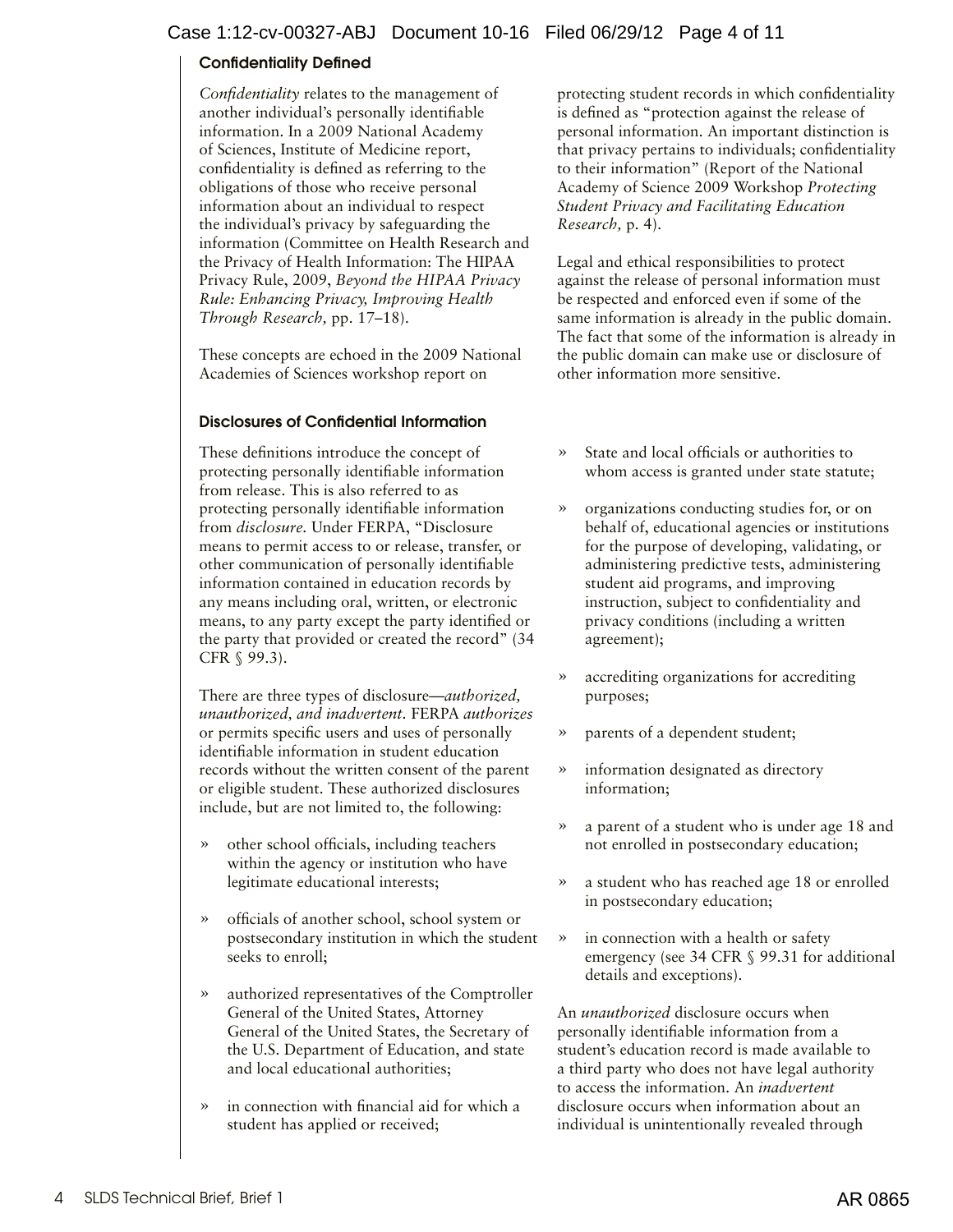information released to the public. This might happen, for example, through a security breach of the electronic system that is used to maintain and access the education records, as a result of a teacher or administrator leaving paper reports that include personally identifiable information in an unsecured location, or as a result of identifiable information about a student that can be derived from published summary statistics that were not fully protected.

The National Academy workshop report on protecting student privacy makes a further distinction between the confidential information in a student record that includes personal information and statistical reports derived from that information. The report cites as an example the fact that while a parent has the right to control information pertaining to the fact that his or her child is enrolled in a specific school, a summary statistic of the number of students enrolled in a school does not violate confidentiality and thus does not constitute a disclosure. In other words, it is not a disclosure or a violation of the confidentiality of the information in the data when personal information for a number of students is combined to produce a statistical report (Report of the National Academy of Science 2009 Workshop *Protecting Student Privacy and Facilitating Education Research,* p. 4).

While this is true in the case of a summary enrollment count, it is important to understand that even with statistical reports care must be taken to avoid *inadvertent* disclosures. Disclosures of this type are unintentional and occur when data in a student level file or aggregate data in tabulations allow the data user to identify a student, known as *identity disclosure,* or when data in a student level file or aggregate data in tabulations reveals sensitive information about a student, known as an *attribute disclosure.* For example, a statistical report of student assessment results for Hispanic third-graders in a specific school shows that there were students in this subgroup who scored in each of four different achievement levels. Knowing that these students were distributed across the four achievement levels does not reveal or disclose any information about an individual Hispanic third-grader's performance in that school. However, a statistical report for a different school shows that all of the Hispanic third-graders scored below the target performance level of proficient, and all of the White third-graders scored at or above the proficient level. The report for the second school reveals or discloses information about the performance of both White and Hispanic thirdgraders in this school—specifically, that each of the White third-graders reached or exceeded the performance target, while each of the Hispanic third-graders in the school failed to reach the target performance level. This release results in an attribute disclosure since specific performance can be associated with all of the students in clearly definable subgroups. (Preventing this type of inadvertent disclosure is the focus of a companion SLDS Technical Brief, *Statistical Methods for Protecting Personally Identifiable Information in Aggregate Reporting.*)

## Protecting Confidentiality Through De-Identification and Anonymization of Data

Other terms that are used in discussing confidentiality include de-identification and anonymization. These concepts are central to protecting against disclosures in data files that are shared with external education researchers. The term *de-identified* information is used to describe records that have enough personally identifiable information removed or obscured such that the remaining information does not identify an individual and there is no reasonable basis to believe that the information can be used to identify an individual. The FERPA 2008 regulations subsection on de-identified records allows for the nonconsensual release of student level information from education records, provided that (1) all personally identifiable information is removed and (2) there is a reasonable determination that a student's identity is not personally identifiable. In making this determination, both single and

multiple data releases from the education records should be taken into account along with other information available from other sources (34 CFR  $$99.31(b)(1)$ .

In the 2008 issuance of the Final Rule for revisions to the FERPA regulations, the Department of Education referred interested parties to the Federal Committee on Statistical Methodology's Statistical Policy Working Paper 22 *Report on Statistical Disclosure Limitation Methodology* for advice on ways to de-identify student level data (73 Fed. Reg. 74806-35, Dec 9, 2008). The Working Paper includes techniques that can be used to protect against disclosures in student level records in a data file as well as techniques that can be used to protect against disclosures in aggregate tabular reports.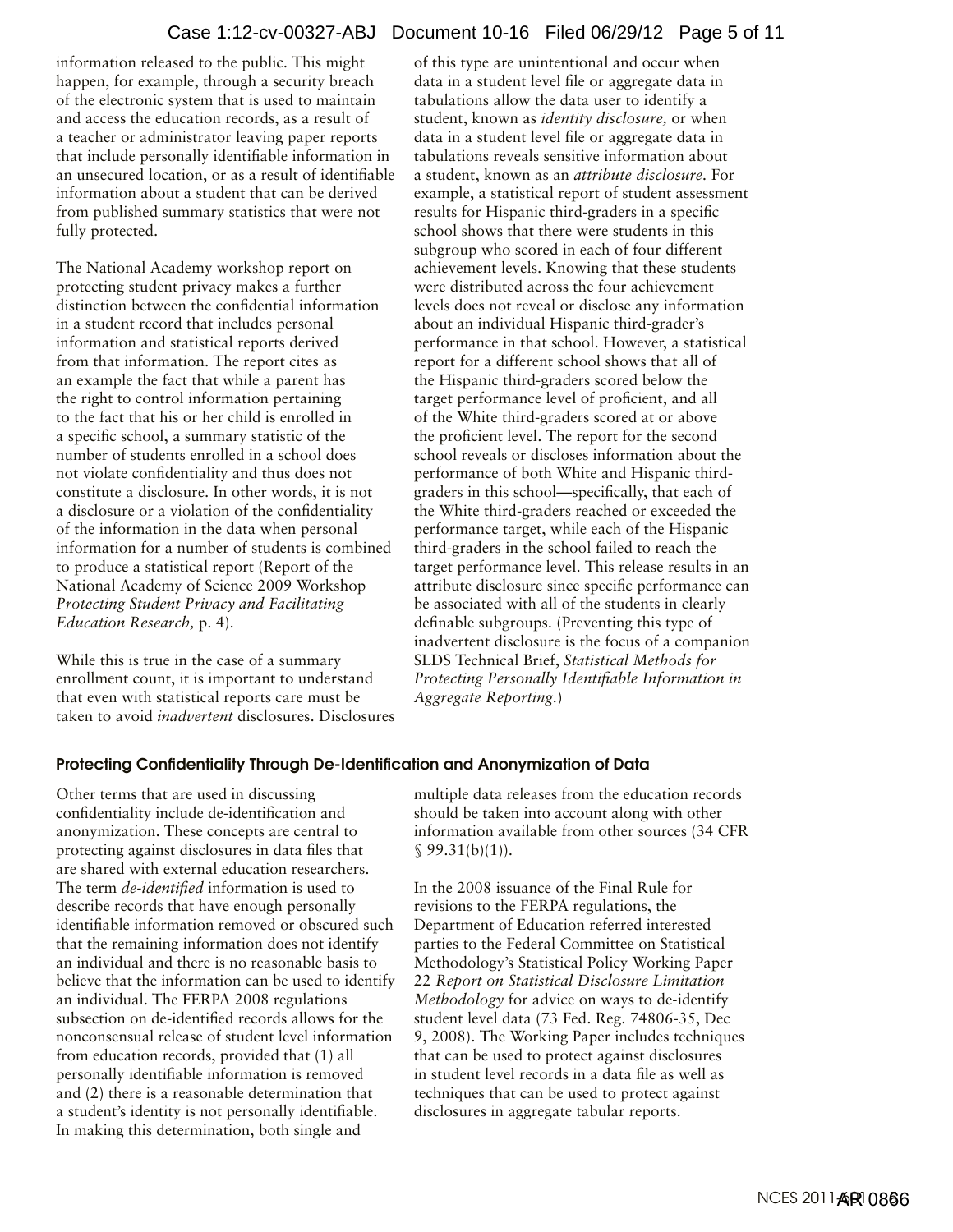# Case 1:12-cv-00327-ABJ Document 10-16 Filed 06/29/12 Page 6 of 11

Techniques described that can be used to protect student level data include generalizing the data by grouping continuous values and applying top and bottom coding to either continuous or categorical data to avoid outliers; suppressing the data by deleting entire records or parts of records; introducing "noise" into the data by adding small amounts of variation into selected data; swapping the data by exchanging certain data elements in one record with the same data elements from a similar record; blanking and imputing for randomly selected records; and blurring by replacing data with the average value by replacing a selected value (e.g., an outlier) of a data element with the average value for that data element for the entire group.

Techniques described to avoid disclosures in aggregate tabular data include establishing minimum cell sizes, suppression, complementary suppression, random rounding, controlled rounding, controlled tabular adjustment, and special rules to protect against disclosures that might include additional restrictions on publishing such as requiring results on more than one cell in a distribution, requiring certain size categories, and collapsing across categories.

Once a data file is de-identified, the FERPA regulations indicate that a re-identification code may be attached to the data file so that the file can be released for use for education research  $(34 \text{ CFR} \text{ § } 99.31 \text{ (b)}(2))$ . While the de-identified data file with a re-identification code does not provide external researchers with personally identifiable information about students, a researcher is able to return to the source that issued the data to request additional data elements that can be added using the re-identification code.

The re-identification code should be independent of any of the personally identifiable information. Only a limited number of staff should have knowledge of the method used to produce the code. Under FERPA, the re-identification code (1) may not be used for any purpose other than matching the de-identified records to the source to obtain additional information for education research; (2) may not be used to identify a student or personally identifiable information about a student; and (3) may not be based on a student's Social Security Number or other personal information (34 CFR § 99.31(b)(2)).

To understand how this would work, take the case of a school district that received a data request from an external researcher who is interested in analyzing academic gains for students who participated in an afterschool enrichment program. To do this, the district creates a fully de-identified data file that includes the relevant individual student records drawn over the researcher-specified time period for a subset of data elements that do not identify individual students. During the course of the analysis, the researcher discovers that several additional data elements and an additional year of data are needed to produce a robust analysis. The district data manager uses the re-identification codes to identify the same set of students and create an extract file that includes the additional data elements and an additional year of data for those students. The researcher uses the code to link the new data to the existing analysis file and proceeds with the analysis.

*Anonymization* takes the data one step beyond de-identification. That is, anonymized data are data that have been de-identified, *and* they do not include a re-identification code. In an anonymized data file, the student case numbers in the data records cannot be linked back to the original student record system. Returning to the examples discussed above, anonymized data would not be useful to staff using data to monitor the progress and performance of individual students. However, if a professor at a university reads the research report from the analysis of academic gains of students in the afterschool enrichment program and decides that he or she would like to have a class of graduate students apply different analytic procedures to see if the results can be replicated, an anonymized file could be produced from the de-identified file used by the researchers to serve this purpose. To do this, the re-identification code must be removed and the file should be reviewed to ensure that additional statistical disclosure techniques do not need to be applied. The documentation for the anonymized data file should identify any disclosure limitation techniques that were applied and their implications for the analysis.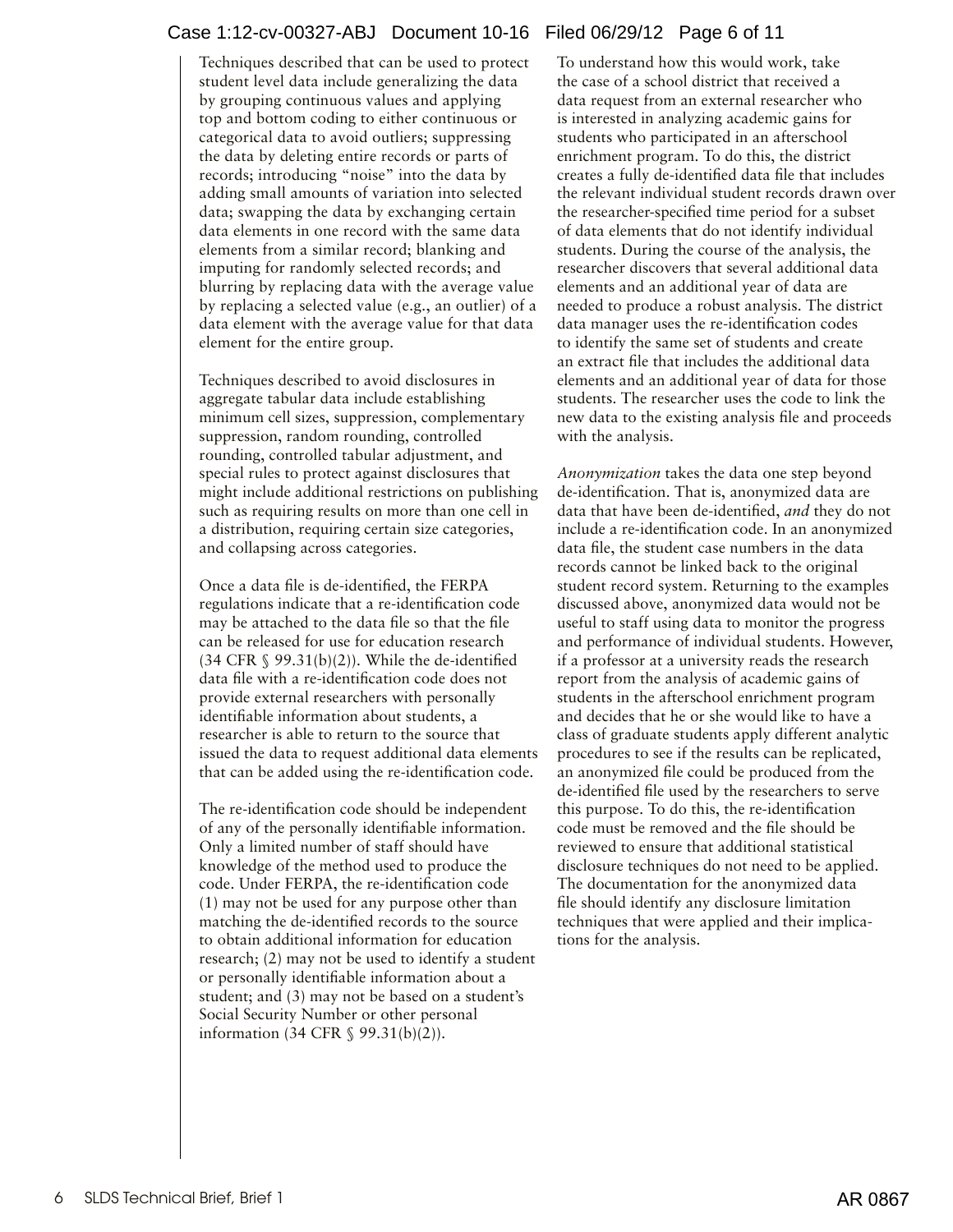#### Data Stewardship and Privacy Framework

Maintaining personally identifiable information in student education records carries both legal and ethical responsibilities for protecting the information and for ensuring the proper handling and use of the information. These concepts are part of data stewardship. The American Statistical Association's Committee on Privacy and Confidentiality cites the U.S. Census Bureau definition of data stewardship as an "organizational commitment to ensure that identifiable information is collected, maintained, used, and disseminated in a way that respects privacy, ensures confidentiality and security, reduces reporting burden, and promotes access to statistical data for public policy."

These elements of data stewardship are enacted in the various federal privacy and confidentiality laws that govern the use of personally identifiable information, including the Privacy Act of 1974, the Paper Work Reduction Act of 1980, the FERPA of 1974, the Education Sciences Reform Act of 2002 (and related authorizing laws from 1988 and 1994), and the Confidential Information Protection and Statistical Efficiency Act of 2002. They are also included in a set of tenets known as Privacy Principles or, alternatively, as Fair Information Practices. These Privacy Principles, which have been credited as forming the framework for most modern privacy laws, can be traced to the 1973 U.S. Department of Health, Education, and Welfare (HEW) report *Records, Computers and the Rights of Citizens,* Report of the Secretary's Advisory committee on Automated Personal Data Systems. The 1973 report recommended the enactment of a *Federal Code of Fair Information Practice,* consisting of a set of privacy principles.

The 1973 privacy principles set the stage for the passage of three landmark pieces of legislation—the Privacy Act, FERPA, and the Paper Work Reduction Act. Parental complaints about intrusive surveys and other data-collection activities have been cited as one reason for the enactment of FERPA (The 1977 Privacy Protection Commission, Chapter 10 Record Keeping in the Education Relationship).

These privacy principles were described in the 1973 HEW Report as safeguard requirements for data systems that include personally identifiable information. Each of these principles can be found in FERPA and the FERPA Regulations. The first principle, that there should be no secret records of personal data, is evident in the required FERPA annual notification to parents and eligible students of their right to inspect and review the student's education records (20 U.S.C. § 1232g (e); 34 CFR § 99.7). The second principle, that an individual has the right to know what personal information is retained and how it is used, is operationalized through the right to inspect and review the student's education record (20 U.S.C. § 1232g (e); 34 CFR § 99.10) and through the permissible uses of the information which are described in 20 U.S.C. § 1232g (b) and 34 CFR § 99.31. The third principle, the limitation of alternative uses of personal information without consent, is evident in the FERPA requirement that the parent or eligible student provide written consent for the student's information to be used for any purpose not specified in law (20 U.S.C. § 1232g (b)(1); 34 CFR § 99.30). The fourth principle, that an individual has the right to correct or amend a record of personal information, is addressed in law through the requirement that the parent or

# *The 1973 Fair Information Practices included five principles:*

- 1. There must be no personal data record keeping systems whose very existence is secret.
- 2. There must be a way for an individual to find out what information about him or her is in a record and how it is used.
- 3. There must be a way for an individual to prevent information about him that was obtained for one use from being used or made available for other purposes without his consent.
- 4. There must be a way for an individual to correct or amend a record of identifiable information about him.
- 5. Any organization creating, maintaining, using, or disseminating records of identifiable personal data must assure the reliability of the data for the intended use and must prevent misuse of the data.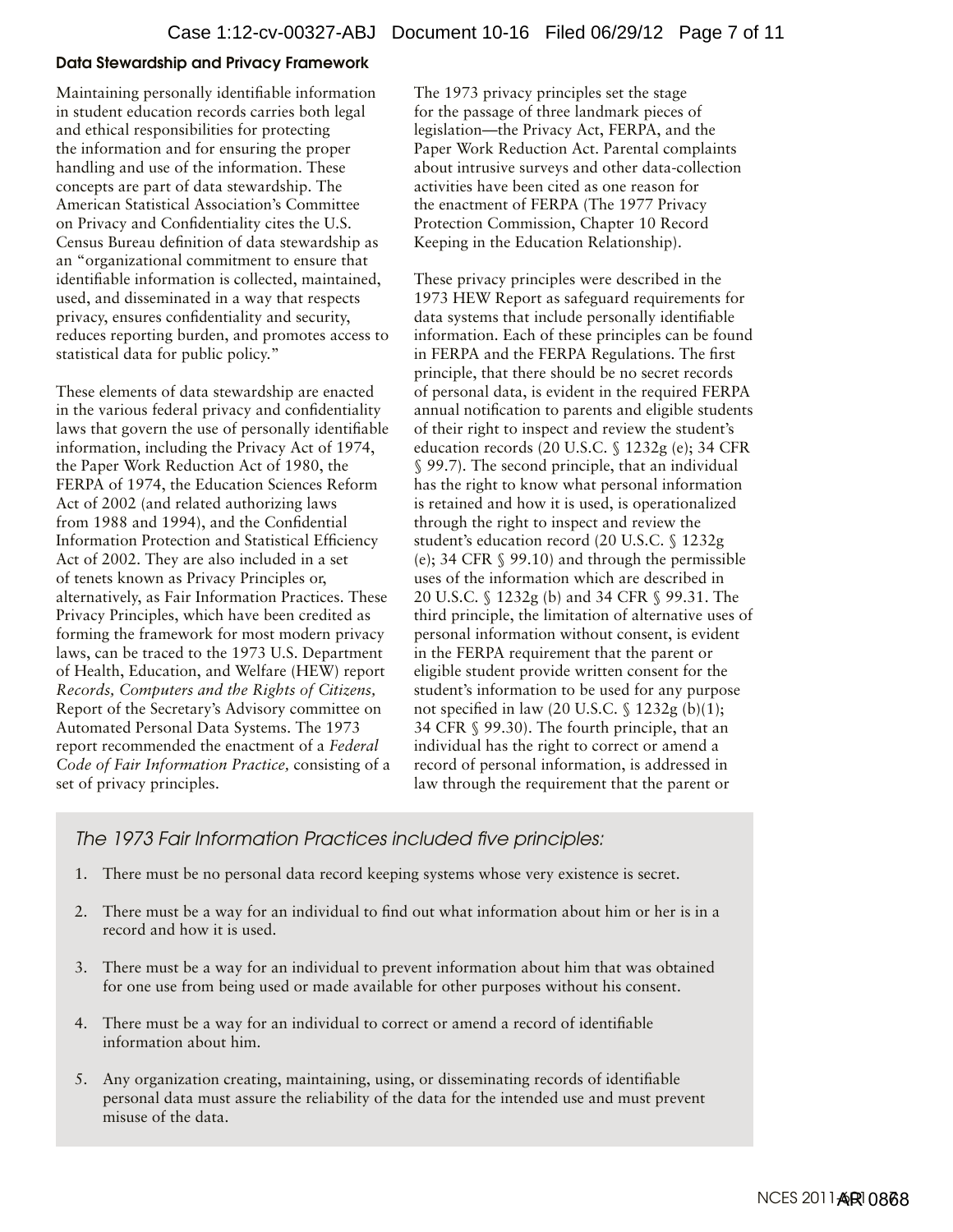# Case 1:12-cv-00327-ABJ Document 10-16 Filed 06/29/12 Page 8 of 11

an eligible student be provided an opportunity to challenge and seek a correction of the content of a student's record "to insure that the records are not inaccurate, misleading, or otherwise in violation of the student's privacy" (20 U.S.C. § 1232g (a)(2); 34 CFR § 99.20). Finally, the fifth principle, the obligation to prevent the misuse of any personal data maintained and to ensure the reliability of the data for the intended use, is codified in the limitations on permissible uses of

the information  $(20 \text{ U.S.C. } \S 1232g \text{ (b)}(1)(A-I);$ 34 CFR §§ 99.31, 99.33–99.35).

The Privacy Act of 1974 called for a Commission to evaluate the implementation of the Privacy Act. The resulting Privacy Protection Study Commission expanded the HEW Commission's list of five Fair Information Practices to a set of eight principles, variations of which have been adopted broadly nationally and internationally.

The recent **Department of Homeland Security and Chief Information Officer Fair Information Practice Principles** include the following:

- 1. **TRANSPARENCY—**providing notice to the individual regarding the collection, use, dissemination, and maintenance of personally identifiable information.
- 2. **INDIVIDUAL PARTICIPATION AND REDRESS—**involving the individual in the process of using personally identifiable information and seeking individual consent for the collection, use, dissemination, and maintenance of personally identifiable information. Providing mechanisms for appropriate access, correction, and redress regarding the use of personally identifiable information.
- 3. **PURPOSE SPECIFICATION—**specifically articulating the authority that permits the collection of personally identifiable information and specifically articulating the purpose or purposes for which the personally identifiable information is intended to be used.
- 4. **DATA MINIMIZATION AND RETENTION—**only collecting personally identifiable information that is directly relevant and necessary to accomplish the specified purpose(s). Only retaining personally identifiable information for as long as is necessary to fulfill the specified purpose(s).
- 5. **USE LIMITATION—**using personally identifiable information solely for the purpose(s) specified in the public notice. Sharing information should be for a purpose compatible with the purpose for which the information was collected.
- 6. **DATA QUALITY AND INTEGRITY—**ensuring, to the greatest extent possible, that personally identifiable information is accurate, relevant, timely, and complete for the purposes for which it is to be used, as identified in the public notice.
- 7. **SECURITY—**protecting personally identifiable information (in all media) through appropriate administrative, technical, and physical security safeguards against risks such as loss, unauthorized access or use, destruction, modification, or unintended or inappropriate disclosure.
- 8. **ACCOUNTING AND AUDITING—**providing accountability for compliance with all applicable privacy protection requirements. Including all identified authorities and established policies and procedures that govern the collection, use, dissemination, and maintenance of personally identifiable information. Auditing for the actual use of personally identifiable information to demonstrate compliance with established privacy controls.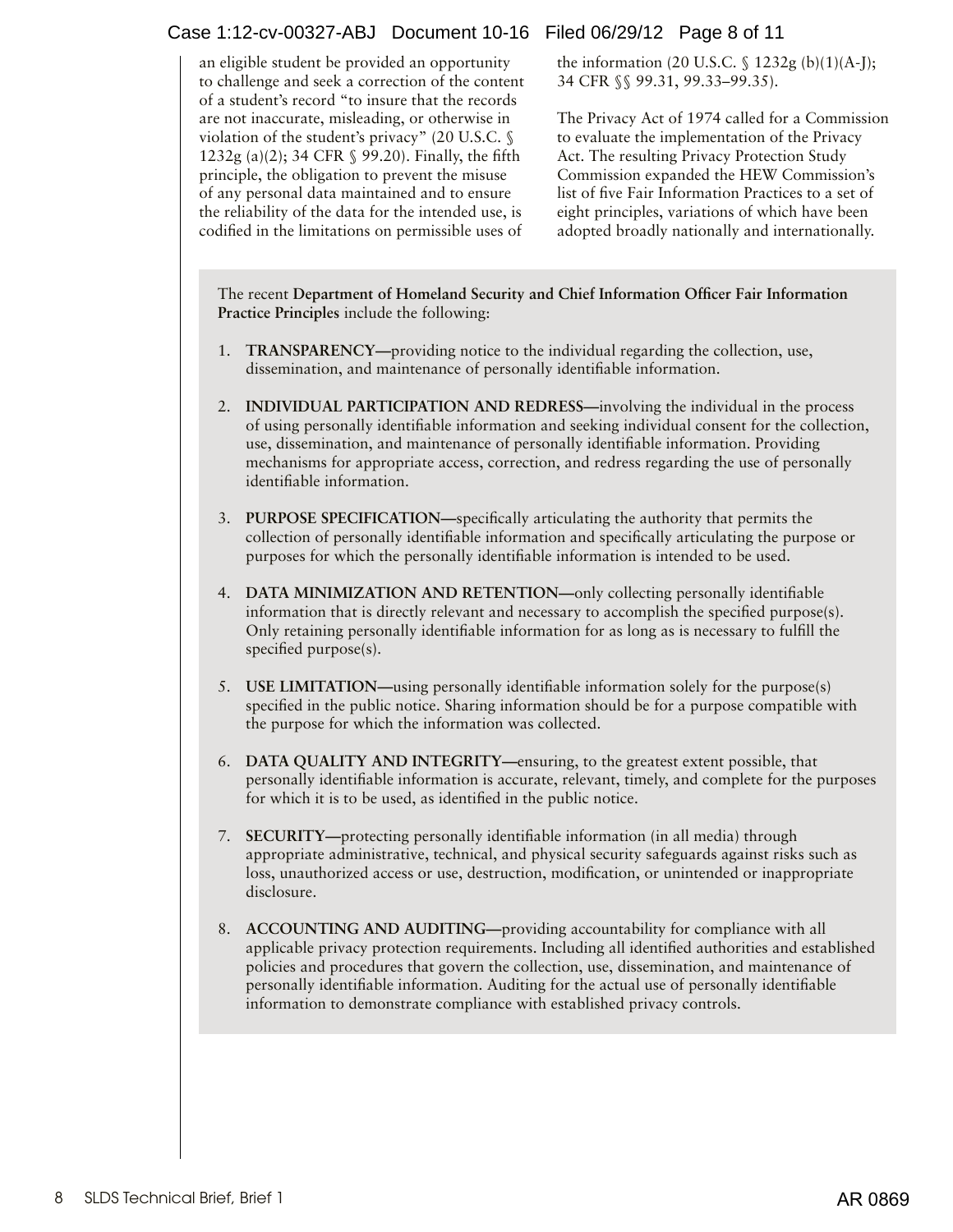# <span id="page-8-0"></span>SLDS Technical Briefs on Privacy

The principles of the Fair Information Practice Principles provide the framework for a sound privacy and confidentiality data protection program. The information practices are recurring themes in each of the reports in the NCES series

## Data Stewardship

An understanding of the principles of data stewardship at the school, district, and state levels provides an essential foundation for ensuring student privacy. Data stewardship starts with decisions as to what personally identifiable information is needed to successfully monitor each student's progress through the education system. Data stewardship also involves a commitment to ensuring that personally identifiable information is collected, maintained, used, and disseminated in a way that respects privacy, ensures confidentiality and security, and promotes access to data for policy formation. To provide data stewardship, there is a need for clearly established policies and procedures that govern collection, storage, processing, and access to an individual student's education records. Role-based or managed access

## Electronic Data Security

The development and maintenance of an efficient state longitudinal data system requires the use of an electronic record system. Because these data systems include personally identifiable student information, they should be in an electronically secure environment. All data and the hardware, software, and network infrastructure should be

of Technical Briefs on various aspects of the protection of personally identifiable information in students' education records. In addition to this Technical Brief, the Briefs include the following topics.

to individual data is one key element of data stewardship. Specifically, policies and procedures should identify who within an educational agency or institution is authorized to access the records and the conditions under which they may be accessed and released. Policies could cover topics such as limiting access to "need to know" and rules and procedures to prohibit authorized users from looking at information they are not authorized to access (i.e., browsing). Procedures could include the use of signed statements of nondisclosure for authorized staff, specified methods for access and retrieval of individual records, and the identification of a secure location for their use (Fair Information Practice Principles 1 through 8).

firewall secure and password protected to be safe from unauthorized external access. Furthermore, electronic encryption or secure networks should be used to transmit data with personally identifiable information between different entities (e.g., between the district and the state agencies) (Fair Information Principles 7 and 8).

## Statistical Methods for Data Protection in Aggregate Reporting

Using information contained in student education records and related state longitudinal data systems for reporting and research requires reporting information on aggregates of students. Such reporting requires the identification and use of appropriate disclosure avoidance techniques to protect the identity of individual students in publicly available information. Because education data are reported at multiple levels (i.e., school, district, state, and federal) and in external studies, care must be taken to avoid inadvertent disclosures that can occur through comparisons of

## External Data Use and Written Agreements

The FERPA regulations include provisions that permit the nonconsensual release of de-identified data sets with re-identification codes to facilitate external research (34 CFR § 99.31(b)). Each of these concepts is discussed. In addition, the

released data across reporting levels. Some current practices can result in inadvertent disclosures. A set of reporting rules that offers one approach to protecting identifiable student information in aggregate reported data will be presented. The goal of these reporting rules is to have an easy to understand and implement set of steps that can be used to protect personally identifiable student data in aggregate data. To facilitate the implementation of these rules, NCES will also provide an online tool that can be used to implement the rules (Fair Information Principle 7).

FERPA regulations include provisions that permit state and local educational authorities to redisclose personally identifiable information from education records to organizations conducting studies pursuant to the terms of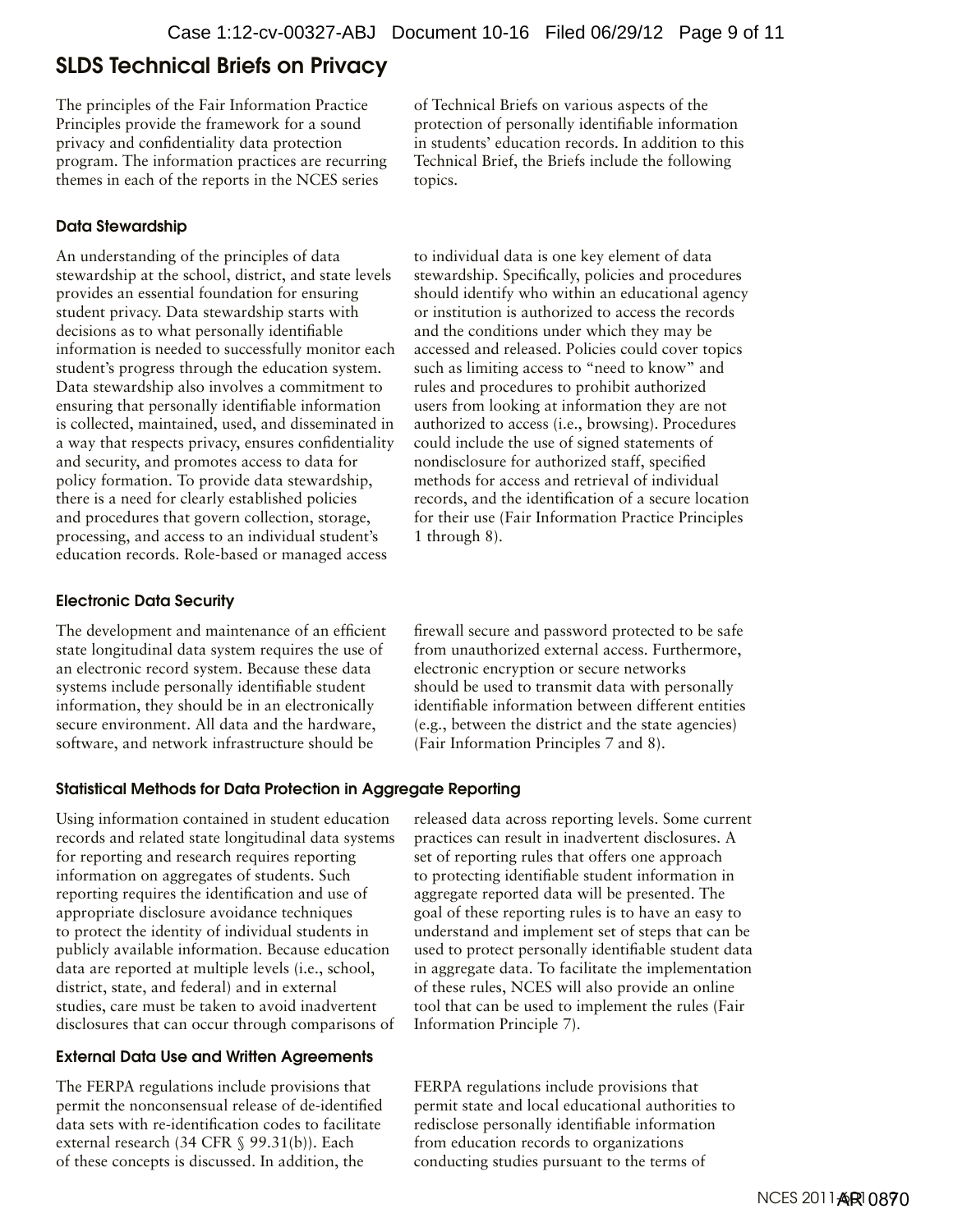# <span id="page-9-0"></span>Case 1:12-cv-00327-ABJ Document 10-16 Filed 06/29/12 Page 10 of 11

34 C.F.R.  $\$$  99.31(a)(6)(ii)(C) through the use of written agreements that identify and codify the terms of data sharing. Recommended components

#### **Training**

To successfully implement a privacy and confidentiality program for student education records, the managers of student education record systems should provide relevant staff at the state, district and school levels with periodic training to inform them of the continuing data use and data protection provisions in FERPA and other applicable privacy and security statutes and to train them on methods for compliance. These training needs are identified, with suggestions for specific content, in the guidance documents.

#### Summary

This series of SLDS Technical Briefs is intended to open a conversation with education practitioners responsible for developing and using electronic student record systems about student privacy considerations that arise in these record systems.

# References

American Statistical Association, Committee on Privacy and Confidentiality. *Key Terms/ Definitions in Privacy and Confidentiality.*  Alexandria, VA: Retrieved from [http://www.](http://www.amstat.org/committees/pc/keyterms.html) [amstat.org/committees/pc/keyterms.html](http://www.amstat.org/committees/pc/keyterms.html) on 6/17/2010.

Code of Federal Regulations, Title 34—Education, Part 99. *Family Educational and Privacy Rights,* (34CFR99). Washington, DC: GPO Access e-CFR. Retrieved from [http://ecfr.gpoaccess.gov/cgi/t/text/](http://ecfr.gpoaccess.gov/cgi/t/text/ext-idx?c=ecfr&sid=44d350c26fb9cba4a156bf805f297c9e&tpl=/ecfrbrowse/Title34/34cfr99_main_02.tpl) [ext-idx?c=ecfr&sid=44d350c26fb9cba4a156bf](http://ecfr.gpoaccess.gov/cgi/t/text/ext-idx?c=ecfr&sid=44d350c26fb9cba4a156bf805f297c9e&tpl=/ecfrbrowse/Title34/34cfr99_main_02.tpl) [805f297c9e&tpl=/ecfrbrowse/Title34/34cfr99\\_](http://ecfr.gpoaccess.gov/cgi/t/text/ext-idx?c=ecfr&sid=44d350c26fb9cba4a156bf805f297c9e&tpl=/ecfrbrowse/Title34/34cfr99_main_02.tpl) main 02.tpl on 9/9/2010.

Duncan, George T., Jabine, Thomas B. and de Wolf, Virginia A., Editors (1993). *Private Lives and Public Policies: Confidentiality and Accessibility of Government Statistics.* Panel on Confidentiality and Data Access, National Research Council. Washington, DC: National Academy Press.

Federal Register, Office of Management and Budget. *Implementation Guidance for Title V of the E-Government Act, Confidential Information Protection and Statistical Efficiency Act of 2002*  (CIPSEA). Washington, DC: Vol. 72, No. 115/ Friday, June 15, 2007. Retrieved from [http://](http://www.whitehouse.gov/sites/default/files/omb/assets/omb/fedreg/2007/061507_cipsea_guidance.pdf) [www.whitehouse.gov/sites/default/files/omb/assets/](http://www.whitehouse.gov/sites/default/files/omb/assets/omb/fedreg/2007/061507_cipsea_guidance.pdf) [omb/fedreg/2007/061507\\_cipsea\\_guidance.pdf](http://www.whitehouse.gov/sites/default/files/omb/assets/omb/fedreg/2007/061507_cipsea_guidance.pdf) on 9/9/2010.

of these agreements will be discussed and a model template for an agreement will be provided (Fair Information Principles 5, 6, and 7).

Data stewards and analysts will need training on newly identified disclosure limitation procedures and reporting rules for the increased protection of personally identifiable information in student education records. The technology staff should be trained on secure data transmissions, and data stewards and data managers should be trained on internal access rules and procedures and on the use of written data agreements and signed statements of nondisclosure (All Fair Information Principles, but especially 5, 6, 7, and 8)

NCES welcomes input on this and each of the forthcoming SLDS Technical Briefs on Privacy. You may direct comments to **[SLDStechbrief@](mailto:SLDStechbrief%40ed.gov?subject=)** [ed.gov](mailto:SLDStechbrief%40ed.gov?subject=).

Federal Register, Part II Department of Education. *Family Educational Rights and Privacy; Proposed Rule (34 CFR Part 99).* Washington, DC: Vol. 73, No. 57/ Monday, March 24, 2008.

Federal Register, Part II Department of Education. *Family Educational Rights and Privacy; Final Rule (34 CFR Part 99).* Washington, DC: Vol. 73, No. 237/ Tuesday, December 9, 2008.

McCallister, E., Grance, T., and Scarfone, K. (2010). *Guide to Protecting the Confidentiality of Personally Identifiable Information (PII): Recommendations of the National Institute of Standards and Technology* (NIST Special Publication 800-122). National Institute of Standards and Technology, U.S. Department of Commerce. Washington, DC: Retrieved from [http://csrc.nist.gov/publications/nistpubs/800-122/](http://csrc.nist.gov/publications/nistpubs/800-122/sp800-122.pdf) [sp800-122.pdf](http://csrc.nist.gov/publications/nistpubs/800-122/sp800-122.pdf) on 5/4/2010.

National Academy of Sciences, Committee on National Statistics and the Center for Education, Workshop (2009). *Protecting Student Privacy and Facilitating Education Research.* Washington, DC: National Academy Press.

National Academy of Sciences, Institute of Medicine, Committee on Health Research and the Privacy of Health Information: The HIPAA Privacy Rule (2009). *Beyond the HIPAA Privacy Rule: Enhancing Privacy, Improving Health Through Research.* Washington, DC: National Academy Press.